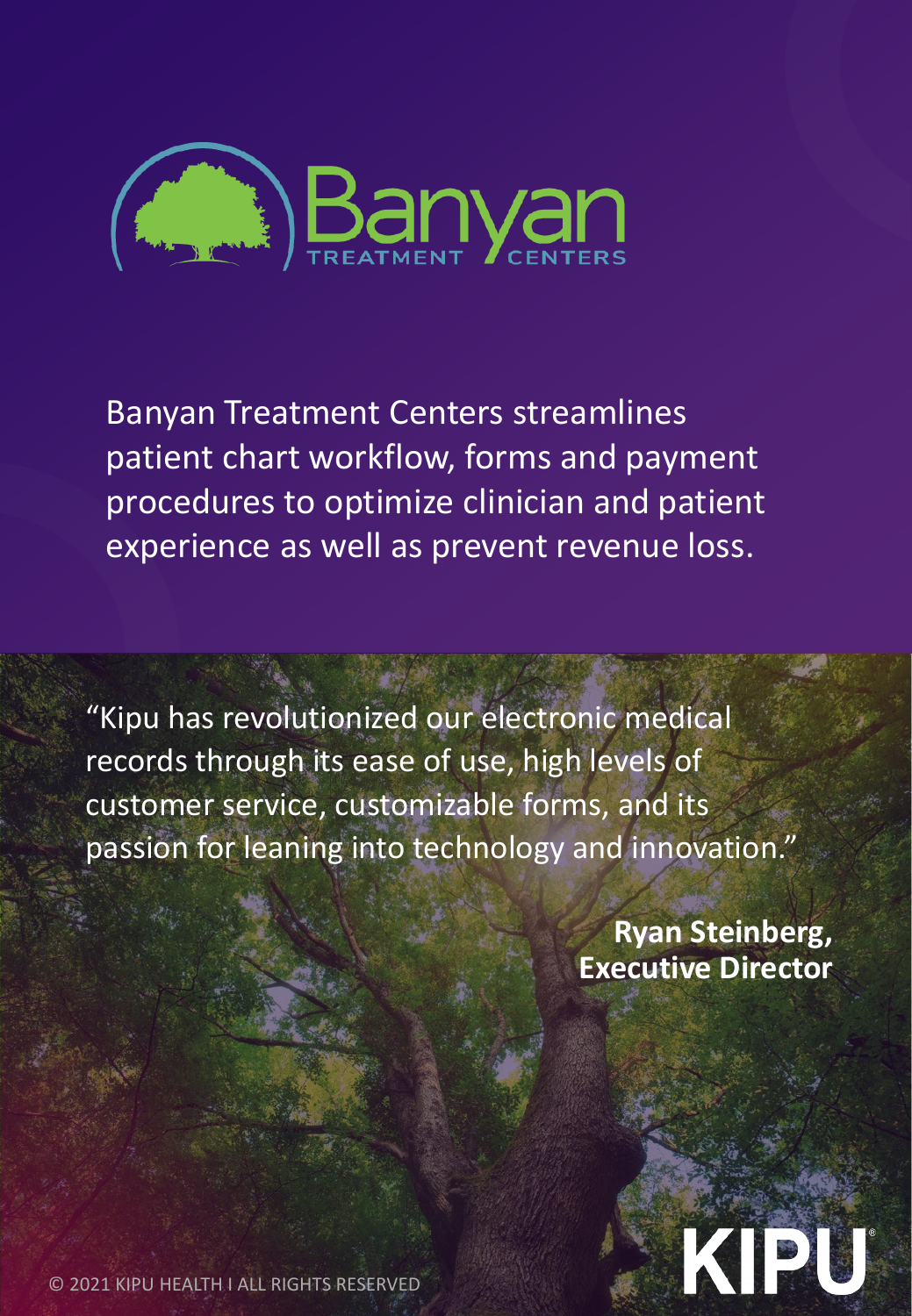# **ORGANIZATIONAL CHALLENGES**

#### **Revenue loss due to payment suspension by insurance providers resulted in:**

- Interrupted patient care
- Lengthy appeals processes
- Poor patient experience and breakdown of trust
- Potential loss of patients

#### **Limited access to, in-complete and paper-based patient data resulted in:**

- Siloed interdepartmental communications
- Limited medication non-compliance awareness
- Untimely notification of patients requiring continuous and more frequent monitoring
- Full scale patient intervention vs. quick remedies
- Low confidence in patient data

#### **No structured onboarding procedures:**

- For new clinicians resulting in a lack of clarity in chart management and confidence in ability to fulfil their role
- For transition of clinical teams at acquired facilities from antiquated EMRs to Kipu

#### **Immediate response to strict and unique insurance provider requirements including:**

- Evidence-based practices to prevent payment suspensions and discontinuation of patient care
- Family session notes
- Confirmation of ASAM levels of care

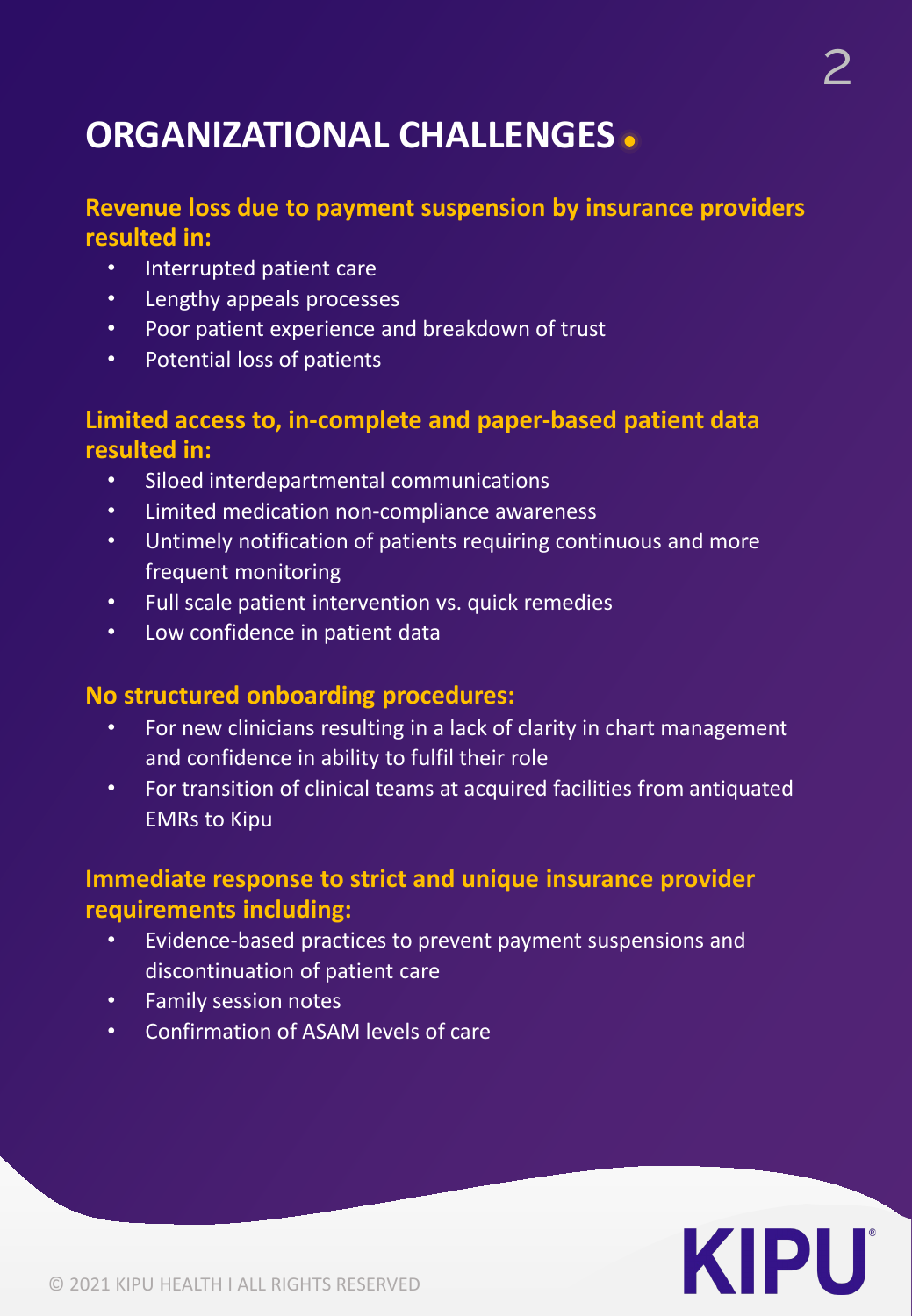## **OUTCOMES ENABLED WITH KIPU**

- **Prevention of payment suspensions and loss of patients** has generated increased revenue security and continuity of patient care as a result of Banyan's ability to easily customize forms and respond promptly to insurance provider requests.
- **With access to all medical portions of the chart**, Banyan clinicians are now the Master of the chart empowering them to catch all data deficiencies.
- **Readily downloadable onboarding guides** are easily created using Kipu forms.
- **New structured process** eases and improves clinician onboarding experience.
- **Immediate security** of knowing how to complete forms and charts enabling Clinicians to feel confident in-patient data and their day-to-day decision making.
- **Early detection enables Banyan to think and act quickly:** 
	- Medication non-compliance can be detected within 2 days vs. 20 days allowing Banyan to avoid full-scale interventions.
	- All high-risk patients are continuously monitored as a result of Kipu's tagging features and ability to notify all staff simultaneously.